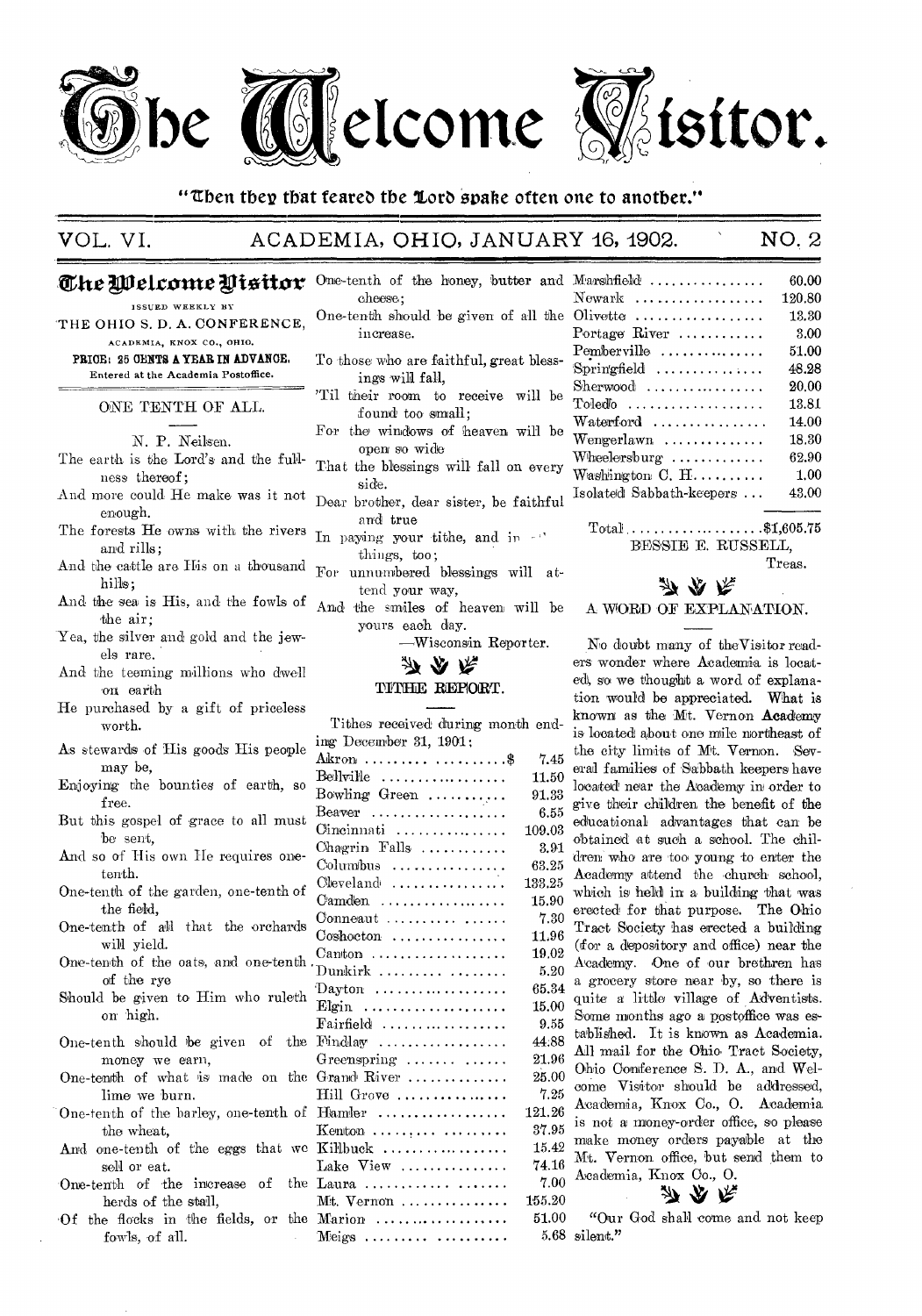#### CANVASSERS' INSTITUTE.

We trust that all the canvassers will remember the time and place of the institute. We need men and women to enter the field as true soldiers for Christ. Now is the-time to canvass. Read the good reports of those who are now at work. Since upon my mind and force themselves the beginning of the new year all of from my lips (gathered from the our workers are doing well. Lord has given to every man his lows: "O, church of the living God, work. 'We hope to see a goodly num-awake! Awake, from thy slumber! ber at the institute. B. L. House, F. Awake and put on thy strength, O, H. Henderson, W. E. Bidwell and Zion!" and give 'the Advent Message some others of our young ministers to the world in this generation." And will be present to tell their rich ex- O, the blessed promise, "There shall perience. The brethren of the Co-be delay no, longer." The work is to lumbus church have offered their as-be "cut short in righteousness," But sistance toward making the institute it is to this people that God has giva success. May the Lord bless in all en the work of .giving this message to receive His help at this meeting.

from now on until next May. as many copies of this as they can.

### A. G. HAUGHEY.

We again call the attention of the canvassers to the institute that will be held in the Columbus church Feb. 6-16, 1902. Let all who want to enter the evangelistic canvassing work plan to attend this institute. Brother E. R. Palmer, canvassing agent for the General Conference, Brother Blosser, the L. U. C. canvassing agent and workers from Ohio will be present to give good' instruction. "A great and good work may be done by evangelistic canvassing."

Dear Canvassers:—Please prepare to attend the institute. has great things in store for us, so let us not lose the blessings that He has for us. A great work is going to be done by the canvassers, but in order to do this work we must have a meeting and plan for it. Let us all 'be of good courage.

G. P. GAEDE.

# A GEINERAI MEETING.

in the northeastern part of the state be present. Come asking the Lord's down through the state conferences Our readings were held in the evenblessing upon the meeting.

A. G. HAUHEY.



Plainfield), 0., Jan. 6, 1902.

the preparation and may all be ready and bringing it to a close. 'We must We expect to make a vigorous cam- for only by working can we be parpaign with Christ's Object Lessons takers in the reward. We must be hope that all of our people will sell Christ. Time is flying by, O, so rap-A general meeting will be held in of spiritual life and energy. When I The words and thoughts that burn The week of prayer readings) are as folstep into our opportunities for labor. We sharers in the sufferings and work of idly and the world is not warned. Opportunities slighted can never be improved, but the Lord calls us to learn lessons from the past and "redeem the time" by improving the present. Now is the time to work valiantly and faithfully\_ for the Lord. But how few Calebs and Joshuas there are who are saying, "we are well able to posses the land," but there are plenty who are magnifying the *giants.* A new year has 'begun with all its privileges, opportunities and dangers. Now is the time to lay all upon the altar for Christ, with all we are or expect to be. The testimonies The Lord say, "it will require all to gain heaven." But I am glad the saints will say when finally redeemed, heaven is cheap enough." We must be gaining victories now. We must make -special efforts to keep awake for we are on 'the enemy's enchanted ground. We are 'in great danger of Dear Readers of 'the Visitor: falling asleep, of becoming satisfied of the message for today and be full Friday, Dec. 21.

ganization of the heart and life of every soul. Then we will see a working people, living the Christlike life. We as a people are embarrassed because of the heavy debtsthat hang over our institutions. We will never be able to push this work to a finish until these debts are removed. What 'has God given us to roll back this awful reproach from this people? The work of selling 300,000 Christ's Object Lessons. This is the work that will free us from debt and help us to "sing the jubilee song of freedom throughout our borders." Here is where we are being tested. We can, either heed the invitation, "go' work in my vineyard," Or shrink and excuse ourselves. Satan is doing all he can to get the canvasser 'to give up the work and dosomething else. O, may the Lord help us, and roll upon us a burden. to sell Object Lessons and to talk to the people in their homes and tell them of Jesus and His love. It is a blessed work and one of the most effectual means we can use to work for the people. The canvasser for Christ's 'Object Lessons arouses no prejudice, but wins friends everywhere for the truth. 0, I do hope the Lord will help us all to see the importance of this work and roll upon us a 'burden for it.

I love the- work and the Lord is- putting a new song in my heart. We must not stay out of the work because .we are timid and because of Satan's rebuffs. I need the grace and courage of heaven to start in my work every morning. Will to do His will and strength will come as you need it. We must overcome our natural dislikes in the fullness of our burden for the work.

### B. L. HOUSE.

Portsmouth, 0., Jan. 6, 1902.

and careless; when we should have with the church at Beaver during the our minds filled with the importance week of prayer. I arrived there an According to appointment I met

the new church at Middlefield, look at the high calling to which we bath, in their cozy little meeting Geagua Co., Ohio, Jan. 30 to Feb. 2, are called, I rejoice that I can be a room, and although the weather was 1902. We trust that all the churches co-laborer with the Majesty of heav-severe several faithful ones were will be represented at this meeting. which has been begun with the Gen- and profitable study of the lesson. We expect a good corps of laborers to eral Conference and which has come This was followed by other services. en. The work of reorganization present and we had an interesting will only prove a success to this move-ing, and part of the time an afterment when we have a complete reor-noon meeting besides. At first there We met for Sabbath-school on Sab-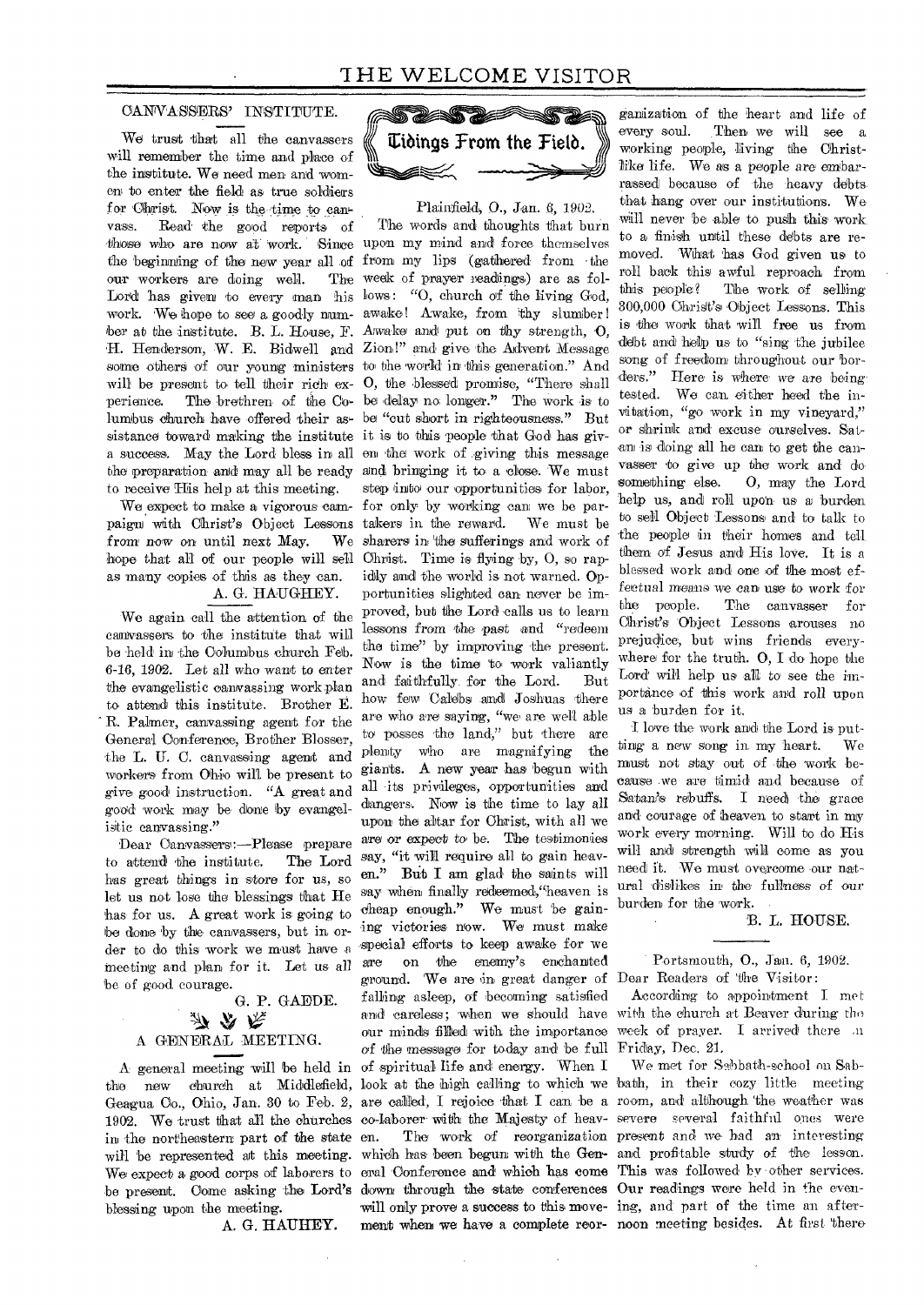was a lack of interest and a small atsome outsiders being present. cellent attention was given.

A few meetings were held for the carried forward. children, and it was indeed encouragmessage.

them loving the truth. oldest boy of the elder is equally "within the fold of Christ." solid on that point, showing careful training in' right principles. These boys are not more than eight years old, yet their example might be suggestive to many older persons of the text, "a little child shall lead them."

Discouragement and 'differences had existed among some of the members. These were encouraged and revived spiritually, and a letter received' from the church elder since returning states that confessions and continuing, for which I praise the name of the Lord.

I trust a minister may visit them soon, as the wife of the elder is awaiting 'baptism.

May the good work continue, and the Lord receive all the praise.

M. HORTENSE HOWELL.

cember.

tion.

tendance. But we were gratified to tended the Columbus church the past. Burkholder, F. M. Fairchild and G. find both interest and attendance in-year in their missionary labors and P. Gaede remained to look after the creasing each day, until the room finances, and yet there is room for interest of the work. G. P. Gaede is would scarcely accommodate all, even great work to be done in this, the working in the interest of the cancapital of the state, in order to have vassing work. all lines of 'work represented and

ing to see how their bright little work for the youth and children. A tendance was not large, but the Lord minds grasped the points, and applied noble work is being done in the was with us. The last Sabbath was the lessons. 'Some of the lambs Church School and Sabbath School one long to be remembered. Some I visited nearly all the brethren Sabbath afternoon in training them ing. All took part in the social meetand sisters at their homes, and found to do service for the Master. It is ings, even the young people. The there are certainly being trained for better to train the children aright interest and attendance of these not the Lord to use in giving the closing than to seek to reform them after of our faith was good. The brethren who has much opposition in her home a flock of sheep must give attention ing. I believe it would be pleasing is very firm in the truth, and is ad- to the lambs; likewise if special at- to the Lord to have a plain church vancing with the message even tention is given to the youth and erected at that place as a memorial though she is permitted to attend children, the spirit of the Lord will of His truth. It would be a help to Sabbath services but a few times dur- abide with us, and a grand work will the young people to take an interest, ing the year. Her little boy will not be accomplished throughout our bor-and the outsiders would feel more eat flesh meats of any kind; and the ders in keeping our young growing up like attending. The brethren are and special services are 'held each came seven miles to attend the meetthey have gone astray. He who wants realize the need of a church build-

IDA M. WALTERS.

come that we as a people should arise Lord's work. The donation 'the last and shine and give the Advent Mes-Sabbath was \$3.00. This is not much, general meeting was held at Liberty now having a good meeting at Lib-Center, 0., to consider plans fcr this erty Center. We are visiting from work. , The meeting commenced Jan. house to house. I am selling 'books 2d and continued until the 6th. Eight along the way. I sold "Marvel of Nadifferent, churches were represented. tions" to the Reformed minister, and The following laborers were present: had a good talk with him. The Lord H. Burkholder, A. G. Haughey, F. people. Outsiders are donating to-M. Fairchild and G. P. Gaede. W. ward the Hicksville church. H. Wakeham represented the educational work of the state and G. P. Gaede the canvassing work. meetings were held each day and the spirit of union prevailed throughout. pied the hour and the Lord blessed in reading. The Lord came near. All

The blessings of the Lord have at-the ministry of the Word. H. H.

the removing of differences have been D. E. Lindsey, W. H. Wakeham, H. is good. He gives us favor with the The church is being blessed in its the brethren at Hicksville. The at-Believing that the time has fully churches to help us, as this is the sage to those who are in darkness, a but we did what we could. We are I spent 'the week of prayer with anxious to have a building, but are not able to 'build it without help, so we *are* asking our neighboring

G. P. GAEDE,

Liberty Center, 0.

Jan. 9, 1902.

COLUMBUS—It was my privilege to enter the work again. When the we moved to Springfield, Dec. 11. The to be at Columbus during a part of financial condition of the work was following Sabbath the church was the week of prayer, having returned presented one party, who had been well represented. The blessing of the from New York city the 24th of De-in a Luke warm condition, gave \$25 Lord was with us. Dec. 20-29 we Meetings were held each evening, that the sweet, gentle influence of each evening. On the Sabbath we both in the church in the East End the Spirit will warm the cold heart held the services in the forenoon. The and in the hall on the West Side of and the rest will follow. The breth-attendance was good. Members came the city. The readings gave new " ren thought it would be a good thing early. About fifteen minutes were to those who listened to them, and to have a local camp meeting in that generally spent in earnest prayer. all who sought the Lord earnestly part of the state, and agreed to sus- The readings were excellent. Often found Him precious to their tain it, if such a meeting should be when about half through the reading, souls. An offering of \$86.00 was con-held. The spirit and blessing of the all would rise and sing one or two. tributed toward the proclamation of Lord was felt in all the meetings. On verses of some spiritual song. the Advent Message in this genera-Sunday evening D. E. Lindsey occu-Another person would then finish the. The attendance and interest was EXCELLO—In harmony with the good. Three old canvassers decided advice given by our worthy president and pledged' \$25 more. Thus we see spent in Dayton. 'Services were held SPRINGFIELD, DAYTON and